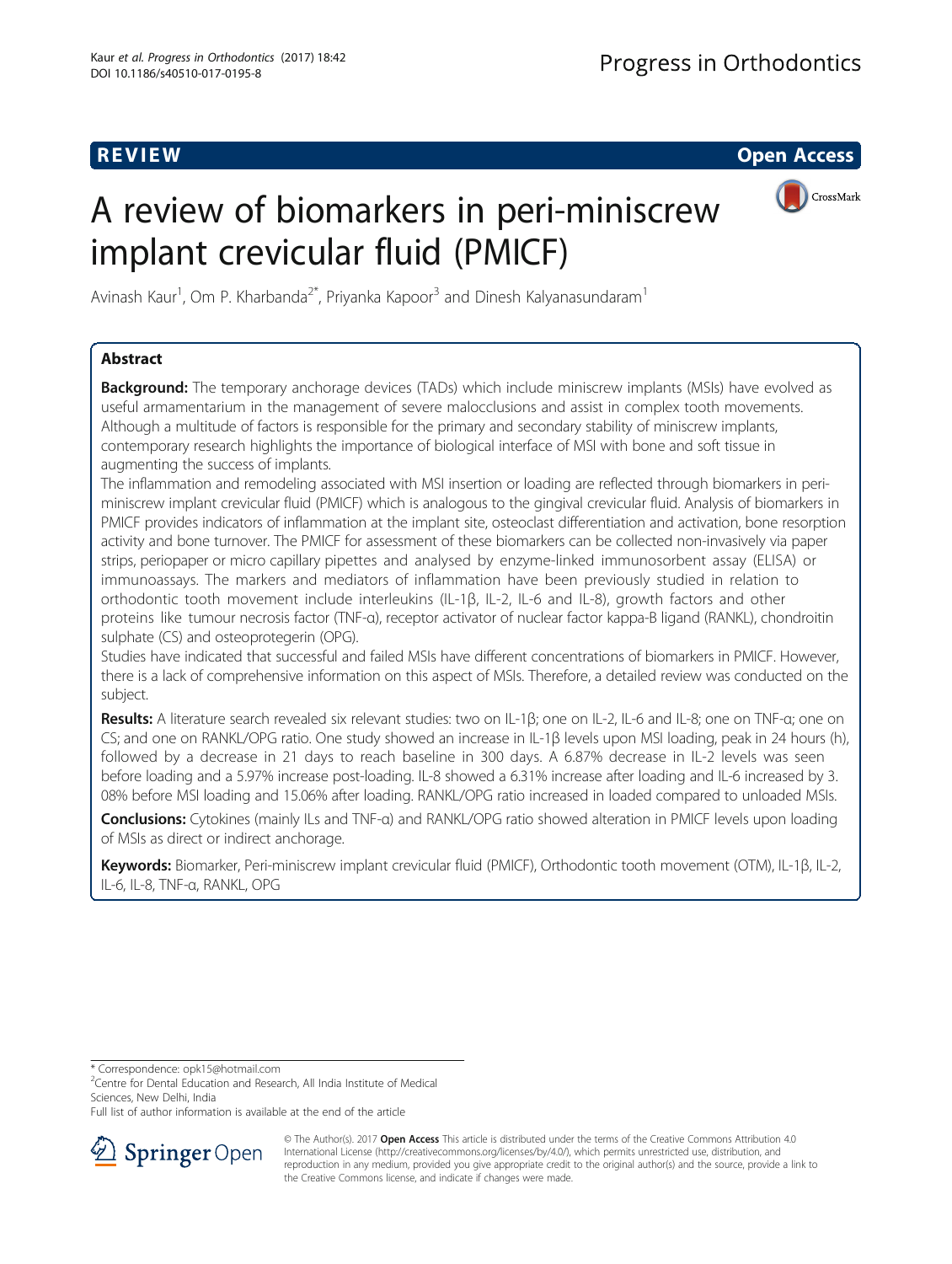## Background

Miniscrew implants (MSIs) also known as temporary anchorage devices (TADs) are used for enhancing anchorage and are now a well-accepted armamentarium in clinical orthodontic practice. The gaining popularity of MSIs in varied orthodontic settings is due to their ease of placement and removal, multitude of applications as direct or indirect anchorage, affordable cost as well as minimal surgical procedures required in their placement. The MSIs can have immediate or delayed loading protocols [\[1](#page-6-0)]. The MSIs success reported to have an average survival rate of 84% (range 57–95.3%) which is largely dependent on factors governing primary and secondary stability [\[2](#page-7-0)]. The primary stability pertains to the mechanical holding of MSI in the bone [[3\]](#page-7-0), while the secondary stability relates to biological retention [[4\]](#page-7-0). Broadly, the factors affecting the stability can be grouped into a host, miniscrew implant and technique-related factors (Fig. 1). Contemporary research has focused on the biological seal between the implant and host tissue, more so on its surrounding peri-implant (PI) oral epithelium.

The peri-miniscrew implant crevicular fluid (PMICF), an inflammatory exudate secreted in the crevice between MSI and PI tissue, has been investigated to monitor the levels of biomarkers at multiple observation times upon MSI insertion as well as loading [\[5\]](#page-7-0). The composition of PMICF is analogous to other body fluids as gingival crevicular fluid (GCF) and includes inflammatory biomarkers. These are interleukins (ILs) (IL-1β, IL-2, IL-6, IL-8), growth factors and other proteins such as tumor necrosis factor (TNF)-α, receptor activator of nuclear factor kappa-B ligand (RANKL), chondroitin sulphate (CS) and osteoprotegerin (OPG). The contents of PMICF are analogous to the ones released in orthodontic tooth movement (OTM) in the GCF. The biomarkers of peri-implantitis seen in PMICF are also similar to those released in GCF during periodontitis and gingivitis [[6\]](#page-7-0).

Information on biomarkers in PMICF and their association with the success of MSI, though available, remains scattered. Hence, this review aims to study the biomarkers in PMICF associated with insertion of MSI, different loading practices and their impact on the stability of MSIs in the bone to finally deduce the evidence mechanism of success and failure related to inflammatory biomarkers present in PMICF.

#### Host response to MSI insertion in the bone

An immediate host response to MSI insertion in the bone begins with a clot formation where cellular migration occurs comprising of osteoprogenitor cells, angiogenesis and protein surge including osteopontin, bone sialoproteins and glycosaminoglycans [[7\]](#page-7-0).

At a microscopic level, a hypothesis of micro-crack propagation in the bone upon MSI insertion has been proposed, probably due to elasticity difference between the bone and MSI structure [[7\]](#page-7-0). A study done on beagle dogs quantified this damage as a fractional microcracked area, fractional diffuse damage and the total fractional injured area in adjacent (0–0.5 mm) and distant (0.5–1 mm) region. The percentage of damage was

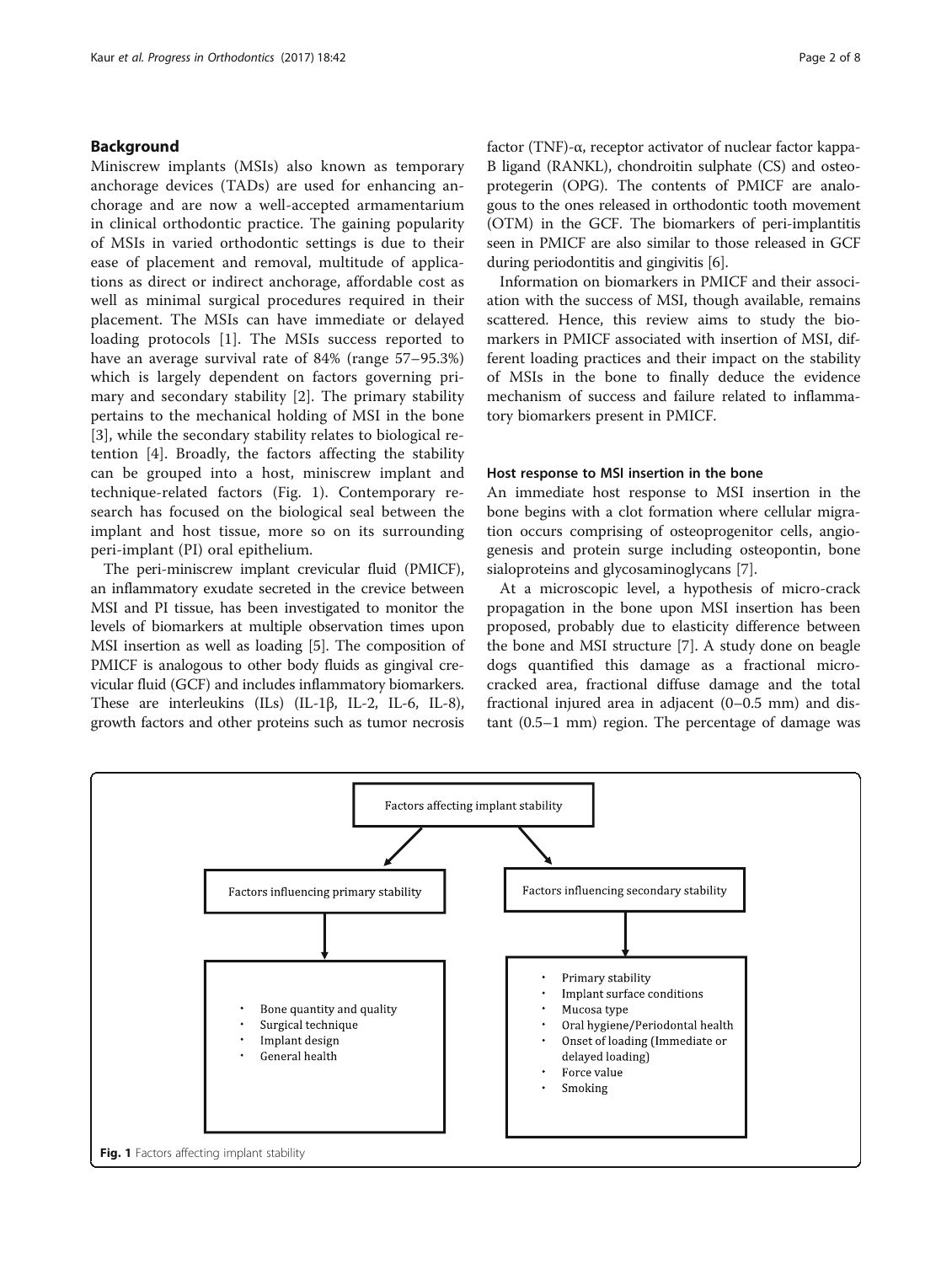found to vary with the type of implants, self-drilling or non-drilling and thickness of the bone [[2\]](#page-7-0).

The repair of these micro-cracks is believed to occur by a micro-callus formation triggered by calcium phosphate leading to the creation of mineralized bone. However, in the case of any inflammation or microbial invasion, if acidification occurs, this process may get delayed [\[8](#page-7-0)]. Additionally, bone necrosis has also been suggested due to heat generation at a critical temperature of 47 °C for 1 min on frictional contact of bone with MSI [[9, 10](#page-7-0)]. In temperatures above this, the secondary stability of MSIs gets compromised due to denaturation of proteins leading to cell death. Understanding the host factors at PI bony interface is thus imperative to ensure the secondary stability of implants, for which the biomarkers released in PMICF play a very significant role.

## Understanding MSI-soft tissue interface

Comprehension of the biological seal in the transmucosal region of MSI soft tissue interface is integral to understanding the unexplained variables governing the success of miniscrew implants. The histology of PI tissue comprises of keratinized stratified squamous oral epithelium and non-keratinized sulcular epithelium with cellular arrangement favourable for leakage of neutrophils from sub-epithelial connective tissue and mediators, in cases of peri-implantitis or inflammation. Hence, the integrity of this region is precarious for shortand long-term success of MSIs which may be corroborated based on the biochemical milieu of PMICF that shows a variation in levels of mediators in the presence of peri-implant inflammation [[11](#page-7-0)].

## Results

## Biomarkers in PMICF: markers of MSI success

PMICF is an inflammatory exudate that surrounds the MSI crevice with a composition similar to the GCF, comprising of inflammatory biomarkers (such as IL-1β and IL-2, IL-6, IL-8), growth factors and other proteins (TNF- $\alpha$ , RANKL, CS and OPG) [[11](#page-7-0)]. During inflammation, the amount of peri-miniscrew crevicular fluid as well as the concentration of biomarkers in the fluid increases. Hence, to understand the underlying biological processes, it is imperative to analyze the mediators of inflammation at multiple observation times. The non-invasive collection methods via paper strips, periopaper or micro-capillary pipettes are the standard methods of PMICF collection [[5](#page-7-0)]. A literature search has identified the following mediators of interest in PMICF:

## I. Cytokines

Cytokines are produced by various types of cells such as macrophages, B lymphocyte, T lymphocyte, mast

cells, endothelial cells, fibroblast and stromal cells. The cytokines are significant in the modulation of inflammation through the process of cell signaling via autocrine, paracrine and endocrine signaling. They regulate the cell maturation, growth and responsiveness of specific cell population and include chemokines, interferons, ILs, lymphokines and TNFs.

1. Interleukins

ILs are a group of pro-inflammatory cytokines produced by fibroblast, osteoclast and polymorphonuclear leukocytes (PMNLs) and are responsible for bone turnover and remodeling process [\[12](#page-7-0)]. They include several markers such as IL-1β, IL-2, IL-6 and IL-8, that can be detected in crevicular fluids of the oral cavity including GCF and PMICF.

1.1 Interleukin-1β

IL-1β is a cytokine which is produced by the IL1B gene [[13](#page-7-0)]. It is a member of the interleukin-1 family of cytokines and an essential mediator of the inflammatory response. It plays an important role in various types of cellular activities, such as differentiation, cell proliferation and apoptosis, with a potential role in bone metabolism, bone resorption and inhibition of bone formation. It works through a synergistic activity with TNFs in osteoclast differentiation by RANK-RANKL binding on the osteoblast surface [\[13](#page-7-0)].

IL-1β is produced in a biologically inactive form that requires protease-mediated cleavage to govern its proinflammatory functions. Inflammasome complex is formed during caspase-1-mediated cleavage of IL-1β that is responsible for secretion of bioactive IL-1β in many disease models [\[14](#page-7-0)]. Its levels have been reported to be very high in inflamed gingival tissues [[15](#page-7-0)] and also in the crevicular fluid of diseased implant sites when compared to healthy implant sites [[16](#page-7-0)].

A study by Sari et al [[17\]](#page-7-0) assessed levels of IL-1β in PMICF surrounding 20 implants used as direct anchorage in MSI group and compared it to levels of IL-1β in GCF of treatment group (maxillary canines). PMICF in this study was collected at 1 hour(h), 24 h, 48 h, 168 h, 14 days and 21 days after loading. The IL-1β levels were higher in the treatment group at 24 h (37.8  $\pm$  6.7 pg/ $\mu$ L) than those in the implant (22.0  $\pm$  2.5 pg/ $\mu$ L) and control  $(19.6 \pm 2.6 \text{ pg/µL})$  groups. No significant change was observed between the control and implant groups for all the above periods [\[17](#page-7-0)]. Thus, this study favored the use of implants for absolute anchorage.

Another study by Monga et al. [\[5\]](#page-7-0) evaluated levels of IL-1β in PMICF of MSIs used as an indirect anchorage in 11 patients with all first premolar extractions. The MSIs were loaded after a delay of 3 weeks using 200-g Nitinol closed coil springs of 9-mm length for en masse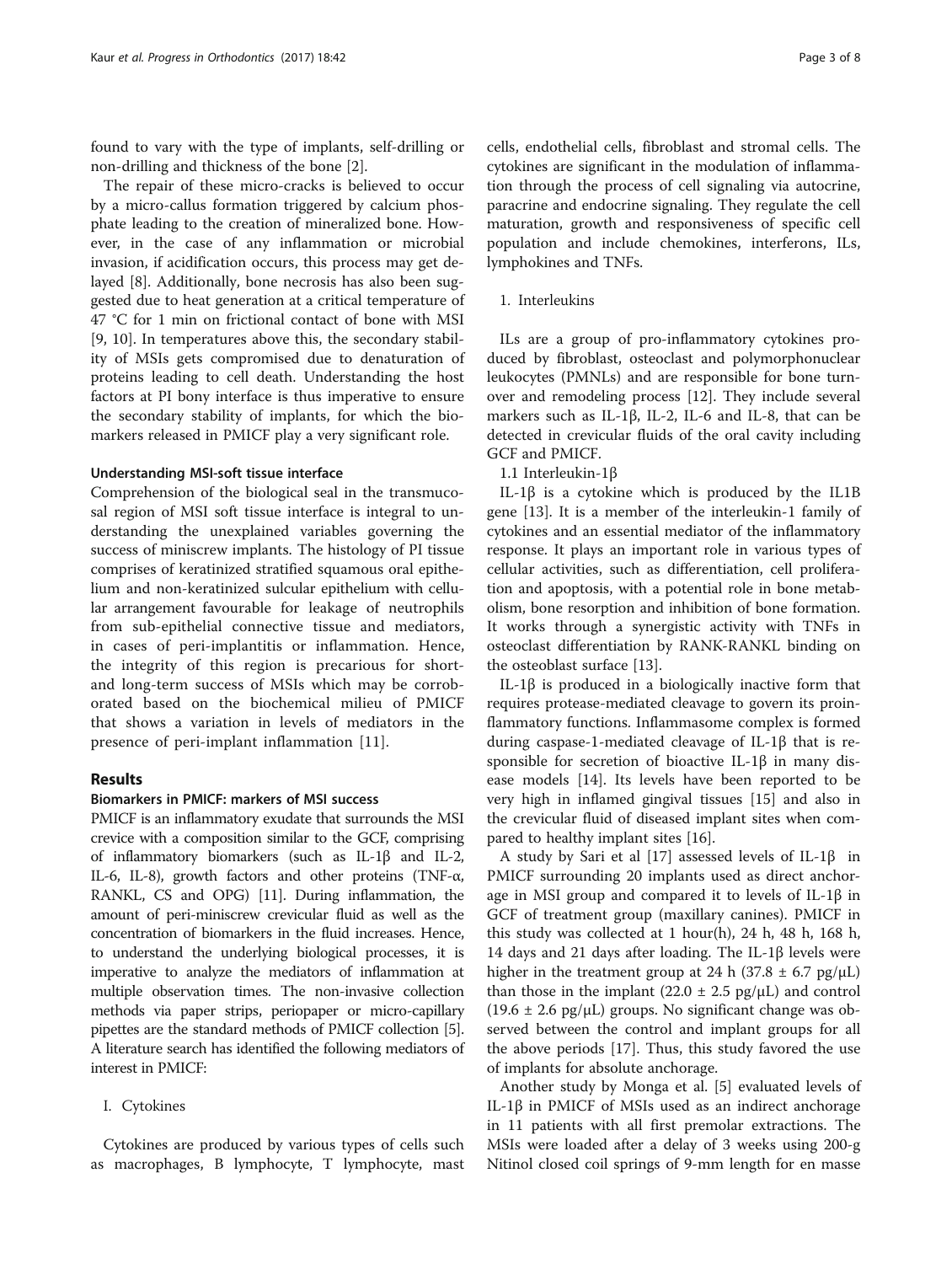retraction. PMICF was collected at nine different time intervals and the levels were significantly higher at 1 h after MSI placement (0.27  $pg/µL$ ) and 1 day after loading  $(0.27 \text{ pg/µL})$  as compared to the baseline  $(0.13 \text{ pg/µL})$ . However, the levels decreased after 21 days (0.15  $pg/\mu L$ ) and 72 h after loading  $(0.14 \text{ pg/µL})$ . The decline in the levels of IL-1β around miniscrew 21 days after loading towards the baseline is suggestive of an adaptive bone response to stimulus and consequent cessation of active inflammation [[5\]](#page-7-0).

1.2 Interleukins 2, 6 and 8

Other proinflammatory cytokines, IL-2, IL-6 and IL-8, are also proven markers for periodontal (pdl) inflammation and alveolar bone resorption during OTM [\[18\]](#page-7-0) and are thus potential biomarkers for inflammation in MSI insertion and loading. Of these, IL-2 produced by T helper 1 cells stimulates macrophages, natural killer cells and T cell proliferation, which in turn activate cellular immune response [\[19\]](#page-7-0). It also encourages osteoclast activity during bone resorption and also plays a vital role in the pathogenesis of the periodontal disease [[20](#page-7-0)]. IL-6, on the other hand, is involved in differentiation of CD4 T cells [\[21](#page-7-0), [22\]](#page-7-0) and induction of osteoclastic bone resorption by mediating osteoclastogenesis [[23\]](#page-7-0). The presence of IL-6 in human gingival tissues and cells indicates its involvement in molecular events associated with inflammatory periodontal diseases [[23](#page-7-0)]. There is ample evidence of high levels of IL-1β and IL-6 in inflamed gingival tissues when compared to uninflamed tissues in young adults, thus potentiating its role in inflammation. Apart from these, IL-8 is a chemokine produced by macrophage, epithelial cells and endothelial cells and is essential in early inflammatory response [\[18](#page-7-0)] with a role in neutrophil recruitment and degranulation during inflammation [\[24\]](#page-7-0). Evidence also supports high IL-8 levels in periodontitis and at PI inflammation sites [\[25](#page-7-0)]. A study by Tuncer et al. [\[26\]](#page-7-0) revealed high levels of IL-8 at pdl tension sites during canine retraction that served as a triggering factor for bone remodeling.

Hamamci et al. [\[27\]](#page-7-0) evaluated levels of IL-2, IL-6 and IL-8 in GCF and PMICF of 16 patients undergoing en masse retraction of anterior teeth using MSIs as direct anchorage. Samples were collected from GCF of treatment teeth (maxillary canines), control teeth (second premolars) and PMICF surrounding MSIs in implant group. The sample collection began at 2 weeks after MSI insertion (baseline) followed by six observation time points. Results showed levels of IL-2 (74.19  $\pm$  30.36 pg/ $\mu$ L) and IL-8  $(83.52 \pm 14.34 \text{ pg/µL})$  were higher in implant group than in control group at 24 h after loading, while IL-6 levels remained unchanged at all observation time points in all three groups. These observations suggest that the force applied to miniscrews during orthodontic loading may lead to cytokine secretion and cause screw loosening.

1.3 Tumour necrosis factor (TNF-α)

There is a proven role of TNF- $\alpha$ , a pro-inflammatory cytokine, in regulating and amplifying the inflammatory response in periodontal and peri-implant tissues [[28](#page-7-0)]. It is produced by monocytes, macrophages, and osteoblasts and stimulates fibroblast cells to produce collagenase. Lowney et al. [[29](#page-7-0)] reported an increase in TNF-α in GCF upon application of orthodontic force. Another study could not find a significant increase in levels of TNF-α in GCF/PMICF after 21 days of de novo plaque accumulation [\[30](#page-7-0)].

Kaya et al. [[28\]](#page-7-0) estimated TNF-α levels around MSIs during canine distalisation by collecting GCF and PMICF samples of treatment (maxillary canines), miniscrew (implant) and control (maxillary second premolars) group. The samples were collected before and after loading at 1, 24, and 48 h, 7 and 21 days and 3 months. The difference in TNF-α levels was insignificant in the implant (32.00  $\pm$  4.50 pg/ $\mu$ L) and control group  $(31.91 \pm 7.26 \text{ pg/µL})$  24 h after loading but higher in treatment group (34.75  $\pm$  6.93 pg/ $\mu$ L), thus favoring MSIs for absolute anchorage.

#### 2. Other inflammatory markers

2.1 Receptor activator of nuclear factor kappa-B ligand and osteoprotegerin

RANK/RANKL/OPG ratio is known to determine osteoclast genesis by virtue of the inter-relationships in their mechanisms of action. Of these, RANKL is a member of TNF cytokine family [[31](#page-7-0)] and produced in the plasma membrane of osteoblasts and stromal cells. It is a ligand of OPG/osteoclastogenesis inhibitory factor (OCIF) and induces osteoclast differentiation and stimulates bone resorption activity. OPG, on the other hand, is a decoy receptor of RANKL produced by osteoblastic cells, which causes osteoclast apoptosis [\[32\]](#page-7-0). The biological impact of OPG on bone cells incorporates inhibition of terminal phases of osteoclast differentiation, suppression of activated matrix osteoclasts and induction of apoptosis. Hence, bone remodeling is regulated by a balance between RANK-RANKL binding and OPG production [\[33](#page-7-0)] which has also been assessed in PMICF. A study by Enhos et al. [\[34\]](#page-7-0) measured levels of RANKL and OPG in PMICF pre-loading and at 1, 2, 7 and 30 days after loading. A variation in OPG levels among loaded (72.74 pg/μL) and unloaded (81.06 pg/μL) groups were observed at 24 h. On the other hand, RANKL level at 24 h was higher in the loaded group  $(4631.25 \text{ pg/µL})$ than in unloaded group (3935.42 pg/ $\mu$ L), thus indicating more osteoclastic resorption in loaded than in the unloaded group.

## 2.2 Chondroitin sulphate

CS is a sulphated glycosaminoglycan with a significant role in bone and tissue destruction. It is a fundamental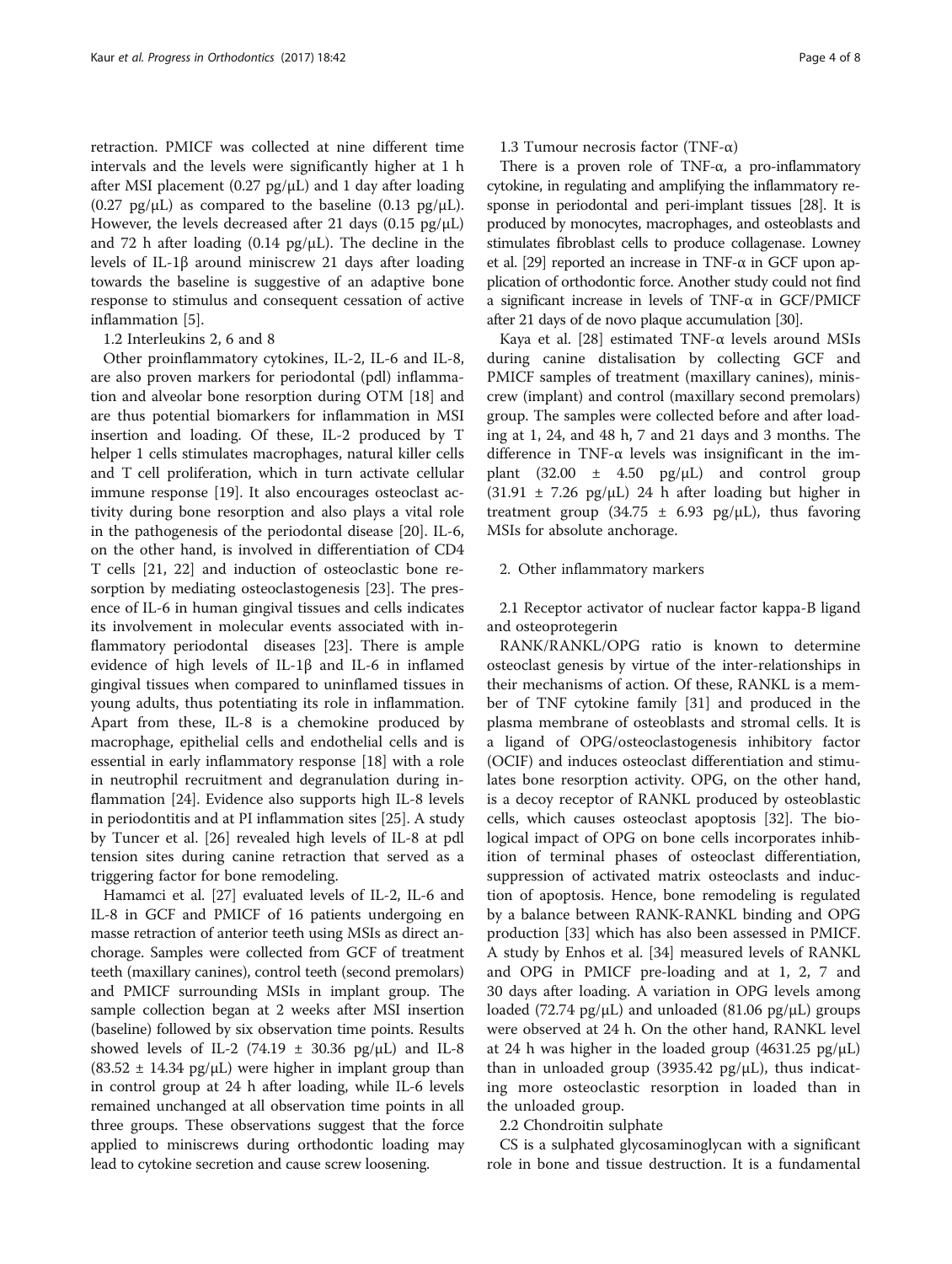part of connective tissue extracellular matrix including the hyaline cartilage, contributing to its elasticity and other functions [\[35\]](#page-7-0). The level of CS in human GCF has been used to study alveolar bone remodeling as a result of pdl disease and orthodontic tooth movement [[36](#page-7-0)]. A few investigations have observed CS in PI tissue to access the stability of dental implants and found that the levels of CS in PICF might be a successful strategy for monitoring changes in bone metabolic activity [[37](#page-7-0)–[40](#page-7-0)].

Intachai et al. [[41\]](#page-7-0) evaluated CS during unloaded (1, 3, 5 and 7 days) and loaded (14, 21, 28 and 35 days) periods from ten patients. During pre-loading, high levels of CS were found at day 1 (758.03  $pg/µL$ ) while post loading observations depicted higher levels, at 28 days (1025.11  $pg/\mu L$ ), but these differences were not statistically significant. Thus, implying orthodontic force on MSI does not significantly affect CS levels in PMICF.

## **Discussion**

The current review has attempted to generate evidence on biomarkers in PMICF in orthodontic patients (Table [1\)](#page-5-0). We located a total of six studies on biomarkers present in PMICF. These included two on IL-1β, one on IL-2, IL-6 and IL-8, one on TNF-α, one on CS and one on RANKL/OPG ratio [[5, 17](#page-7-0), [27](#page-7-0), [28](#page-7-0), [34](#page-7-0), [40](#page-7-0)]. The maximum duration of the study conducted for IL-1β was 300 days; IL-2, IL-6, IL-8 and TNF-α were 90 days; RANKL and OPG was 30 days; and CS was 35 days. The PMICF samples in all studies were collected using paper strips except that for IL-1β which was collected using micro-capillary pipettes [[5\]](#page-7-0). Oral hygiene of patients was maintained in all the studies. Chlorhexidine gluconate (0.2%) was used as a mouthwash to reduce inflammation for the patients under orthodontic treatment only by Monga et al [[5\]](#page-7-0).

Direct loading was used in all studies [[17, 27](#page-7-0), [28](#page-7-0), [34](#page-7-0), [40\]](#page-7-0) except in a study assessing IL-1β levels which used indirect loading [[5\]](#page-7-0). Levels of IL-2, IL-6 and IL-8, TNF-α, RANKL and OPG were analysed by applying a force of 150 g [\[27, 28](#page-7-0), [34\]](#page-7-0), while 50 g of force was applied to study the levels of CS [\[40](#page-7-0)]. IL-1β levels were evaluated by application of different force levels with 200g force used in a study by Monga et al. [[5\]](#page-7-0) and 120 g force applied in study by Sari et al [[17\]](#page-7-0).

The most widely considered biomarkers in PMICF are cytokines comprising IL-1β, IL-2, IL-6 and IL-8 and TNF-α, which is similar to biomarkers studied in GCF during OTM [\[6](#page-7-0)]. In the present review, a rise in IL-1β levels is seen immediately at MSI placement and 24 h after loading of MSIs, initially due to the trauma of insertion and later upon application of orthodontic forces [[5\]](#page-7-0). A similar trend in levels of IL-1β at 24 h after activation of the orthodontic appliance has also been noticed in GCF of treatment teeth in multiple studies [\[6](#page-7-0)]. IL-1β peak in GCF can be explained by the release of IL-1β in the paracrine area within 1–2 h of the mechanical stimulus, further triggering the release of histamine from mast cells, and increased vascular permeability, finally leading to a peak in IL-1β levels between 24 and 48 h [[42\]](#page-7-0). De novo synthesis of IL-1β along with IL-6 mRNA on application of forces for OTM has also been documented by Alhashimi et al. in the maxillary first molars of 12 rats where the maximum expression was seen in 3 days [[43\]](#page-7-0).This further strengthens the role of proinflammatory cytokines in remodeling of bone consequent to orthodontic force application.

Monga et al. [\[5](#page-7-0)] reported IL-1β levels peak in PMICF at 24 h on miniscrew insertion and 24 h after loading. The levels then gradually decrease at 21 days to reach baseline in 300 days. This may be due to inherent feedback mechanisms by the synergistic or antagonistic action of various cytokines leading to fall in levels and cessation of inflammation and restoration of pdl architecture [\[44](#page-7-0)].

Another study by Sari et al. [[17\]](#page-7-0) however showed no significant increase in IL-1β in PMICF upon loading when compared to levels in GCF of control teeth. The IL-1β levels were 92.8% higher in GCF of treatment teeth when compared to levels in PMICF of implant group as well as GCF of control teeth. Similar results have also been observed in levels of TNF-α where a significant increase was seen only in GCF of treatment teeth (maxillary canines) at 24 h when compared to control and implant groups. This implies insignificant bony resorption around MSIs when used as a direct anchorage, and hence, it supports TADs as absolute anchorage devices.

The percentage change in levels of ILs broadly showed an increase upon loading of MSIs. IL-2 in PMICF depicted 6.87% decrease in levels before MSI loading and 5.97% increase after loading. While IL-8 was 6.31% higher after loading, IL-6 was 3.08% more before MSI loading and 15.06% after loading. Nevertheless, the percentage difference was not comparable enough (IL-2, IL-6, IL-8 and IL-1β); hence, more studies need to be performed to measure the levels of IL-2, IL-6, IL-8 and IL-1β.

Studies on other cytokines receptors, RANKL and its decoy receptor OPG revealed that in PMICF of loaded implant group, the concentration of RANKL was higher than in the unloaded group while OPG/RANKL ratio was significantly reduced. This finds support in animal and in vitro studies on pdl cells where RANKL upregulation have been documented in compressive orthodontic force while OPG has been shown to inhibit RANK/RANKL interaction and thus inhibit bone resorption [[45, 46](#page-7-0)].

Chondroitin sulphate is another biomarker that has been investigated in bone remodeling consequent to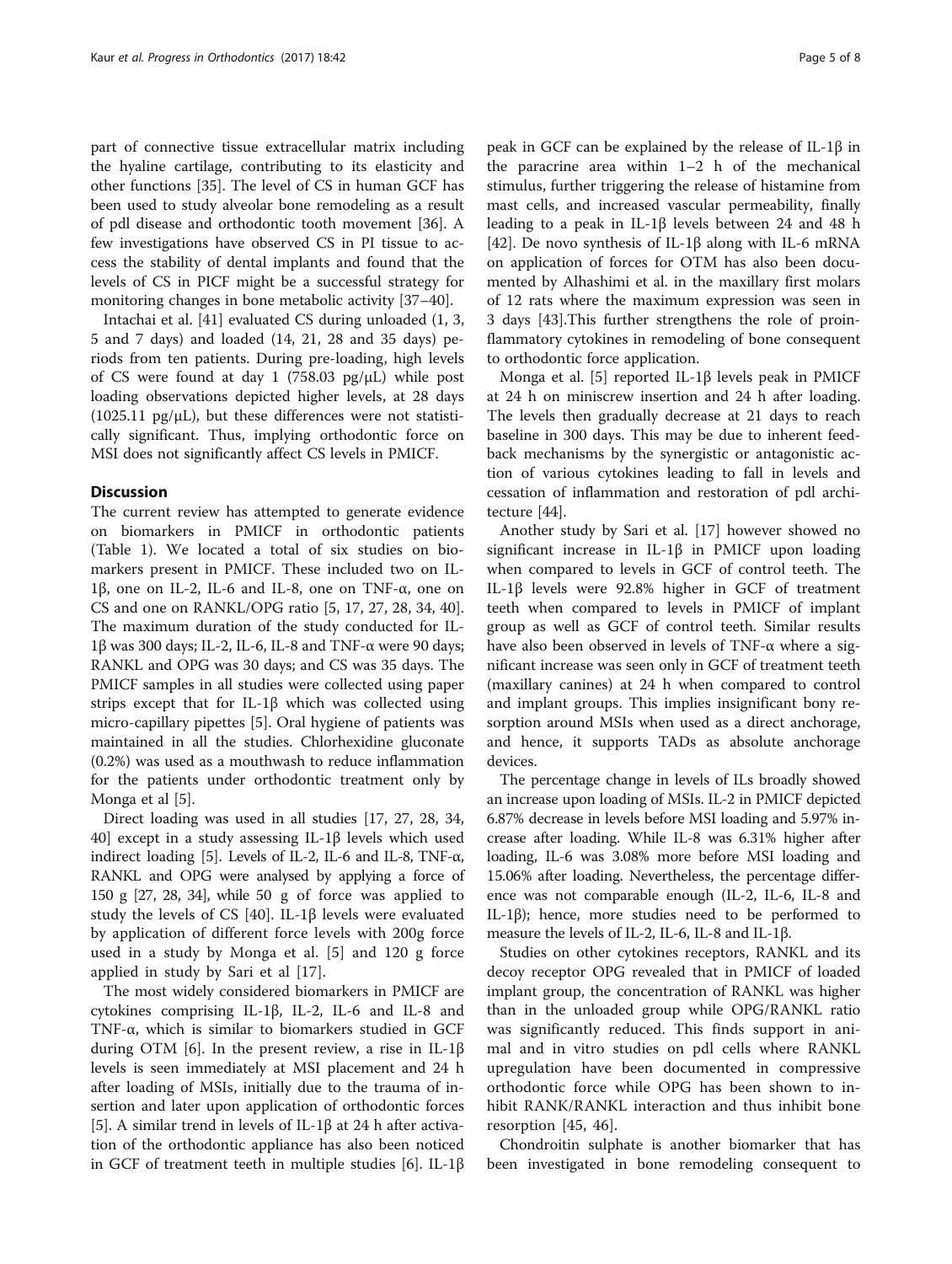| ί       |
|---------|
|         |
|         |
| ءِ<br>ن |
| č<br>I  |
|         |
| I       |

|         | S.No Reference                                                  | <b>Biomarkers</b>                                                    | Method of<br>collection     | method<br>Analysis | patients<br>No. of      | Duration of    | Time at which significant Concentration*<br>study (days) variation was achieved |                                                 |                          |                                        | difference (%)<br>Percentage |
|---------|-----------------------------------------------------------------|----------------------------------------------------------------------|-----------------------------|--------------------|-------------------------|----------------|---------------------------------------------------------------------------------|-------------------------------------------------|--------------------------|----------------------------------------|------------------------------|
|         |                                                                 |                                                                      |                             |                    |                         |                |                                                                                 | Before loading<br>implant                       | After loading<br>implant | Control                                |                              |
|         | Monga et al. [5]                                                | Interleukin-1 <sub>B</sub><br>$(1L-1)\beta$                          | Micro capillary<br>pipettes | ELISA              |                         | 300            | After 24 h of loading                                                           | $0.13$ pg/ $\mu$                                | $0.27$ pg/ $\mu$ L       |                                        |                              |
|         | Sari et al. [17]                                                | $Interleukin-1\beta$<br>$(1L-1\beta)$                                | Paper strips                | ELISA              | $\supseteq$             | $\overline{2}$ | After 24 h of loading                                                           |                                                 | $22.0 \pm 2.5$ pg/µL     | $19.6 \pm 2.6$ pg/µL                   | 12.24                        |
| 3       | Hamamci et al. [27] Interleukin 2                               | $(1 - 2)$                                                            | Paper strips                | ELISA              | $\frac{8}{1}$           | $\infty$       | After 24 h of loading<br>(Unchanged)                                            | $65.20 \pm 20.73$ pg/ul 74.19 $\pm$ 30.36 pg/ul |                          | 70.01 ± 31.24 pg/uL -6.87, 5.97        |                              |
| 4       | Hamamci et al. [27] Interleukin 6                               | $(1 - 6)$                                                            | Paper strips                | ELISA              | $\frac{6}{2}$           | 90             | After 24 h of loading<br>(Unchanged)                                            | $3.01 \pm 0.82$ pg/µL                           | $3.36 \pm 0.97$ pg/µL    | $2.92 \pm 1.15$ pg/µL                  | 3.08, 15.06                  |
| 5       | Hamamci et al. [27] Interleukin 8                               | $(1 - 8)$                                                            | Paper strips                | ELISA              | $\frac{\infty}{\infty}$ | 90             | After 24 h of loading                                                           | 77.84 ± 12.59 pg/µL                             | $83.52 \pm 14.34$ pg/uL  | $78.56 \pm 17.10$ pg/ul $-0.91$ , 6.31 |                              |
| $\circ$ | Kaya et al. [28]                                                | Tumor necrosis<br>factor alpha<br>TNF-a)                             | Paper strips                | ELISA              | $\frac{\infty}{\infty}$ | $\infty$       | After 24 h of loading                                                           | $31.38 \pm 5.99$ pg/ $\mu$ L                    | $32.00 \pm 4.50$ pg/µL   | $31.91 \pm 7.26$ pg/µL                 | $-1.66, 0.28$                |
|         | Enhos et al. [34]                                               | Receptor activator<br>of nuclear factor<br>kappa-B ligand<br>(RANKL) | Paper strips                | ELISA              | $\approx$               | 30             | After 24 h of loading                                                           | 3935.42 pg/µL                                   | 4631.25 pg/µL            |                                        |                              |
| ∞       | Enhos et al. [34]                                               | Osteoprotegerin<br>Geo                                               | Paper strips                | ELISA              | $\approx$               | $\approx$      | After 24 h of loading                                                           | 81.06 рд/µL                                     | 72.74 pg/µL              |                                        |                              |
| 0       | Intachai et al. [40]                                            | sulphate (CS)<br>Chondroitin                                         | Paper strips                | ELISA              | $\supseteq$             | 35             | After 28 days of loading                                                        | 758.03 pg/µL                                    | 1025.11 pg/µL            |                                        |                              |
|         | * The concentration of biomarkers were converted into pg/µL for |                                                                      |                             | uniformity         |                         |                |                                                                                 |                                                 |                          |                                        |                              |

<span id="page-5-0"></span>Kaur et al. Progress in Orthodontics (2017) 18:42 et al. Page 6 of 8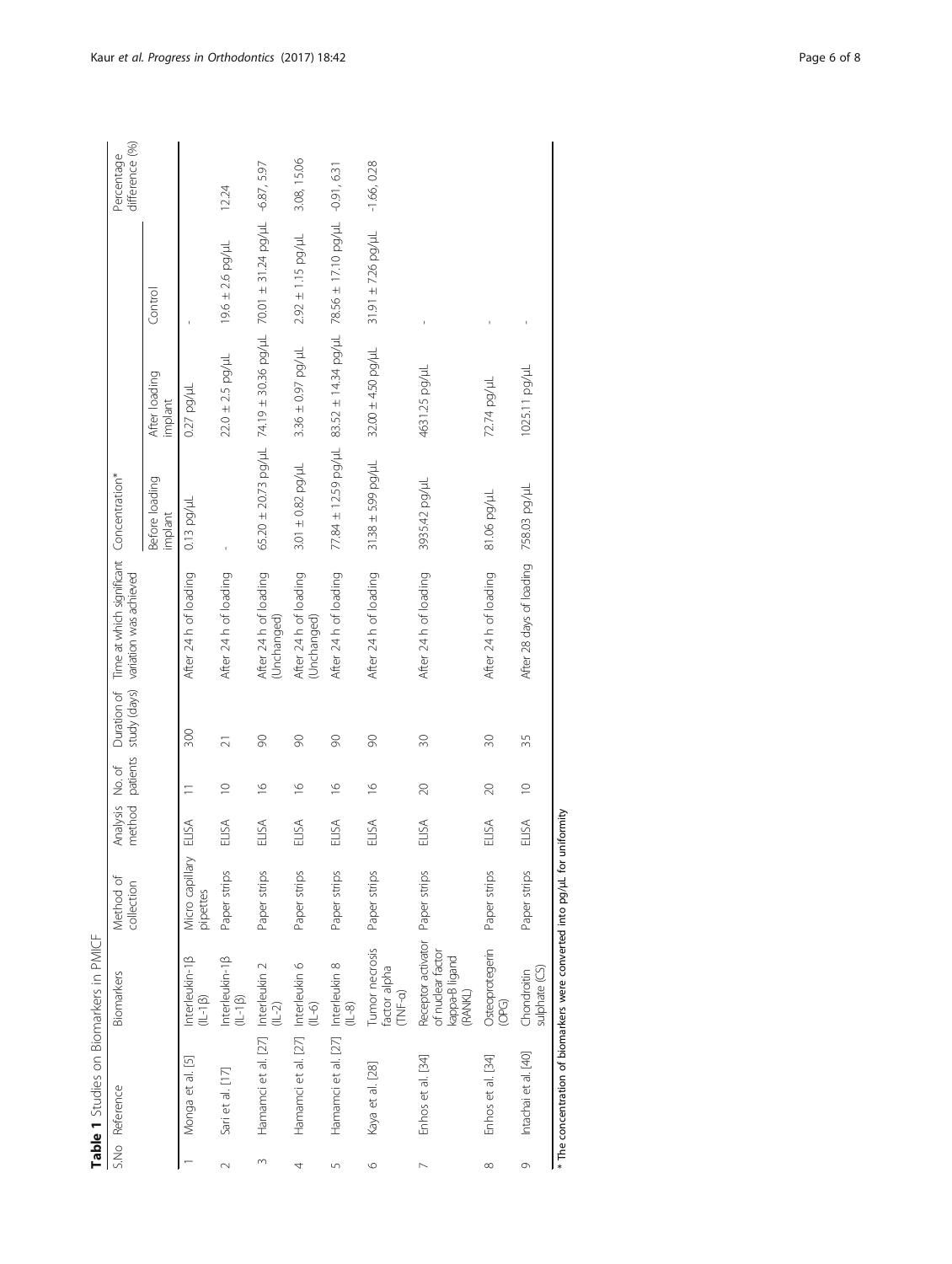<span id="page-6-0"></span>OTM, pdl disease and in implant stability [\[38, 46\]](#page-7-0). Interestingly, the results of a single study evaluating CS in PMICF have shown increased levels of CS 14 days before failure of two MSIs out of 20 MSIs placed in the subjects [[40\]](#page-7-0).This indicates higher bone resorption associated with a rise in levels of CS (WF6 isotope) and hence MSI mobility and failure.

#### Scope of future research

There is a scope of future research at a biochemical level to evaluate all mediators associated with inflammation and bone resorption. Extracellular high mobility box protein (HMGB1) would be interesting to study for its role in the production of cytokines IL-1β, IL-6, IL-17 and RANKL. Other potent mediators would be matrix metalloproteinases (MMPs) that are zinc-dependent endopeptidases released consequent to extracellular matrix degradation and tissue remodeling. Few MMPs, namely, MMP1, 2, 3, 7, 8, 9, 12 and 13 and MMP9/NGAL, have been studied in OTM and may prove to be potential biomarkers for remodelling associated with MSI stability as well.

Besides these, circulating nucleic acids, T cells, hematopoietic cells, pentraxin-3 and macrophage colony-stimulating factor (M-CSF) play a role in osteoclast differentiation. These are few of the mediators to be explored as prognostic indicators for implant stability. The biofilm around MSIs can also contribute to inflammation and presence of inflammatory biomarkers in PMICF. The concentration of these biomarkers in PMICF, besides being influenced by MSI insertion and loading, can also vary in pdl inflammation or inflammation in soft tissue. These factors should be considered in future studies.

## Conclusions

This review provides substantiation of bone and tissue remodeling process around MSIs with or without loading. The following conclusions are drawn:

- Alteration in levels of IL-1β, IL-2, IL-6 and IL-8, TNF- $\alpha$ , and CS, as well as RANKL/OPG ratio was seen in PMICF on placement as well as on loading of MSIs.
- IL-1β increased in PMICF upon MSI loading, reaching a peak in 24 h, then decreased in 21 days.
- Percentage change in levels of ILs in PMICF depicted a 6.87% decrease in IL-2 levels before loading and a 5.97% increase post-loading. IL-8 showed a 6.31% increase after loading, and IL-6 increased by 3.08% before MSI loading and 15.06% after loading.
- TNF- $\alpha$  and CS did not show a significant variation in placement and loading of MSIs.

 RANKL/OPG ratio was higher in loaded MSIs than unloaded.

Further studies need to be conducted with robust study design to resolve heterogeneity in the current literature. In future studies, besides evaluating other biomarkers, the sample size too needs to be increased with age and sex consideration. Also, adequate observation intervals pre- and post-loading may prove to be more specific in understanding the biological factors of implant stability.

#### **Abbreviations**

CS: Chondroitin sulphate; ELISA: Enzyme-linked immunosorbent assay; GCF: Gingival crevicular fluid; HMGB1: High mobility box protein; IL-1β: Interleukin-1β; IL-2: Interleukin-2; IL-6: Interleukin-6; IL-8: Interleukin-8; M-CSF: Macrophage colony-stimulating factor; MMPs: Matrix metalloproteinases; MSIs: Miniscrew implants; OPG: Osteoprotegerin; OTM: Orthodontic tooth movement; pdl: Periodontal; PI: Peri-implant; PMICF: Peri-miniscrew implant crevicular fluid; PMNLs: Polymorphonuclear leukocytes; RANKL: Receptor activator of nuclear factor kappa-B ligand; TADs: Temporary anchorage devices; TNF-α: Tumour necrosis factor alpha

#### Funding

This is a self-funded study.

#### Authors' contributions

OPK is responsible for conceptualizing the idea, formulation of the search strategy, quality assessment and dissemination of results by writing and rechecking the manuscript. AK has done data extraction and tabulation, compiling of the data and writing the draft. PK rechecked each step, formulated the preparation of the manuscript and also gave valuable inputs. DK helped in tabulating, compiling of the data and drafting of the manuscript. The final manuscript has been seen and approved by all the authors and that they have taken due care to ensure the integrity of the work.

#### Ethics approval and consent to participate

Not applicable.

#### Consent for publication

Not applicable.

## Competing interests

The authors declare that they have no competing interests.

#### Publisher's Note

Springer Nature remains neutral with regard to jurisdictional claims in published maps and institutional affiliations.

#### Author details

<sup>1</sup> Centre for Biomedical Engineering, Indian Institute of Technology Delhi New Delhi, India. <sup>2</sup>Centre for Dental Education and Research, All India Institute of Medical Sciences, New Delhi, India. <sup>3</sup>Department of Orthodontics, Faculty of Dentistry, Jamia Millia Islamia, New Delhi, India.

## Received: 23 August 2017 Accepted: 15 October 2017 Published online: 27 November 2017

#### References

1. Migliorati M, Drago S, Gallo F, Amorfini L, Dalessandri D, Calzolari C, Benedicenti S, Silvestrini-Biavati A. Immediate versus delayed loading: comparison of primary stability loss after miniscrew placement in orthodontic patients-a single-centre blinded randomized clinical trial. Eur J Orthod. 2016;38(6):652–59.